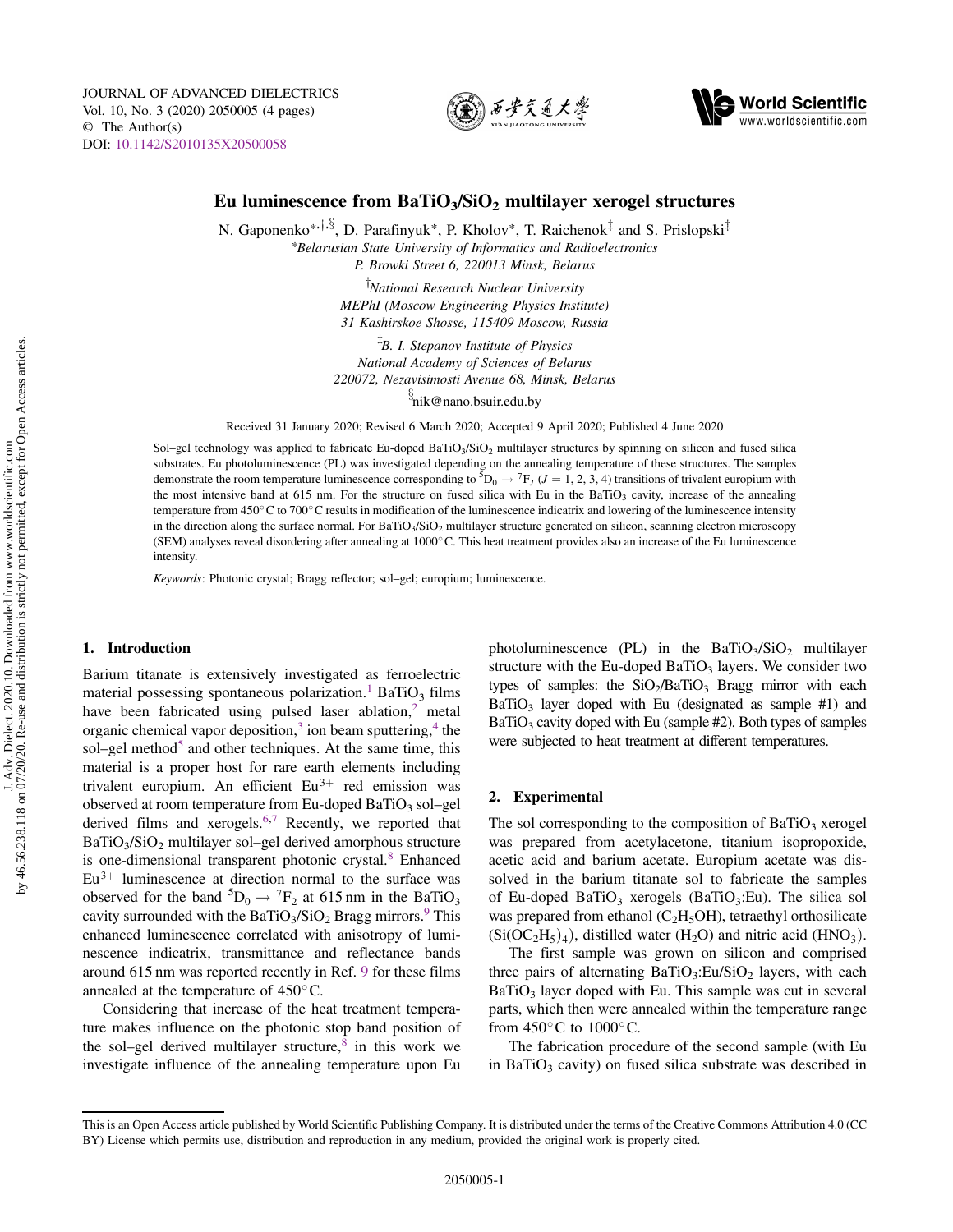Ref. [9.](#page-3-0) Each layer was generated through spinning, drying and annealing at  $450^{\circ}$ C, then next layers were deposited followed by the same heat treatment procedure. Starting from the deposition of the first  $BaTiO<sub>3</sub>$  layer, eight alternating  $BaTiO<sub>3</sub>/SiO<sub>2</sub>$  layers were generated making the bottom Bragg reflector. After deposition of all eight layers the thicker  $BaTiO<sub>3</sub>:Eu$  layers were fabricated using several deposition cycles of BaTiO<sub>3</sub>:Eu sol. Finally, four pairs of  $SiO<sub>2</sub>/BaTiO<sub>3</sub>$ layers were fabricated completing the bottom Bragg reflector. PL from this sample was recorded after its sequential annealing at  $450^{\circ}$ C and  $700^{\circ}$ C.

Morphology of the films was analyzed using a Hitachi S-4800 scanning electron microscope (SEM).

Transmission spectra were measured on a Cary-500 Scan UV-VIS-NIR spectrophotometer (Varian, United States and Australia). PL and photoluminescence excitation (PLE) spectra were recorded using a SOLAR CM2203 spectrofluorimeter supplied with a high pressure xenon lamp of 150 W, under the same fixed incidence and registration angles 30°. To examine the Eu PL indicatrix, a LGI-21 pulsed nitrogen laser with the wavelength of 337 nm and pulse repetition rate of 100 Hz was used. Experimental setup was assembled on the basis of a GLOBOFLUX gonio photospectrometer (Institute of Physics of NAS of Belarus) with the ability to monitor angular distribution of PL intensity. The luminescence was collected using an optical waveguide and detected with a spectrometer consisting of a Solar TII S-3801 spectrograph with a grating of 150 lines/mm and a liquid nitrogen cooled CCD-camera (LN/CCD-1152-E, Princeton Instruments). A free end of the waveguide was mounted on a motorized rotation stage (8MR174-11, Standa). The sample was placed in a vertical plane. The plane of movement of the waveguide connected to the detector was vertical and perpendicular to the plane of the sample. The plane defined by the sample normal and by the incident beam was horizontal. The laser beam was fixed at an angle of  $40^{\circ}$  to the normal of the sample plane. The center of rotation of the waveguide and the point of incidence of the laser beam coincide. All measurements were done at room temperature.

#### 3. Results and Discussion

Both types of the samples demonstrate room temperature luminescence corresponding to  ${}^5D_0 \rightarrow {}^7F_J$  ( $J = 1, 2, 3, 4$ ) transitions of Eu<sup>3+</sup> with the most intensive band  ${}^{5}D_0 \rightarrow {}^{7}F_2$ at 615 nm (Fig. 1). The PL intensity of the most intensive band  ${}^5D_0 \rightarrow {}^7F_2$  remains the same after annealing of the sample #1 within the temperature range of  $450-800^{\circ}$ C, but it increases drastically for the annealing temperature of  $1000^{\circ}$ C.

The SEM images of the analyzed parts of the sample #1 annealed at 800 $^{\circ}$ C and 1000 $^{\circ}$ C are given in Figs. [2](#page-2-0)(a) and [2\(](#page-2-0)b), respectively. Explicit degradation of the structure occurs at 1000○C with formation of the macropores.

For the sample  $#2$  (with Eu in cavity, Fig.  $2(c)$  $2(c)$ ) there is the clear transmission window with the highest transmittance of 54% at 606 nm within the photonic stop band displayed in Fig. [3](#page-2-0). Also, the enhanced Eu PL at the direction normal to the surface is observed in the cavity for the  ${}^5D_0 \rightarrow {}^7F_2$  band at the wavelength of 615 nm. Annealing of this sample results in the blueshift of the transmission window maximum from



Fig. 1. PL (a) and PLE (b) spectra of BaTiO<sub>3</sub>:Eu/SiO<sub>2</sub> samples (#1) annealed at different temperatures. PL excitation wavelength is 260 nm (a) and emission wavelength is 615 nm (b). PL spectra (a) are shifted vertically for clarity.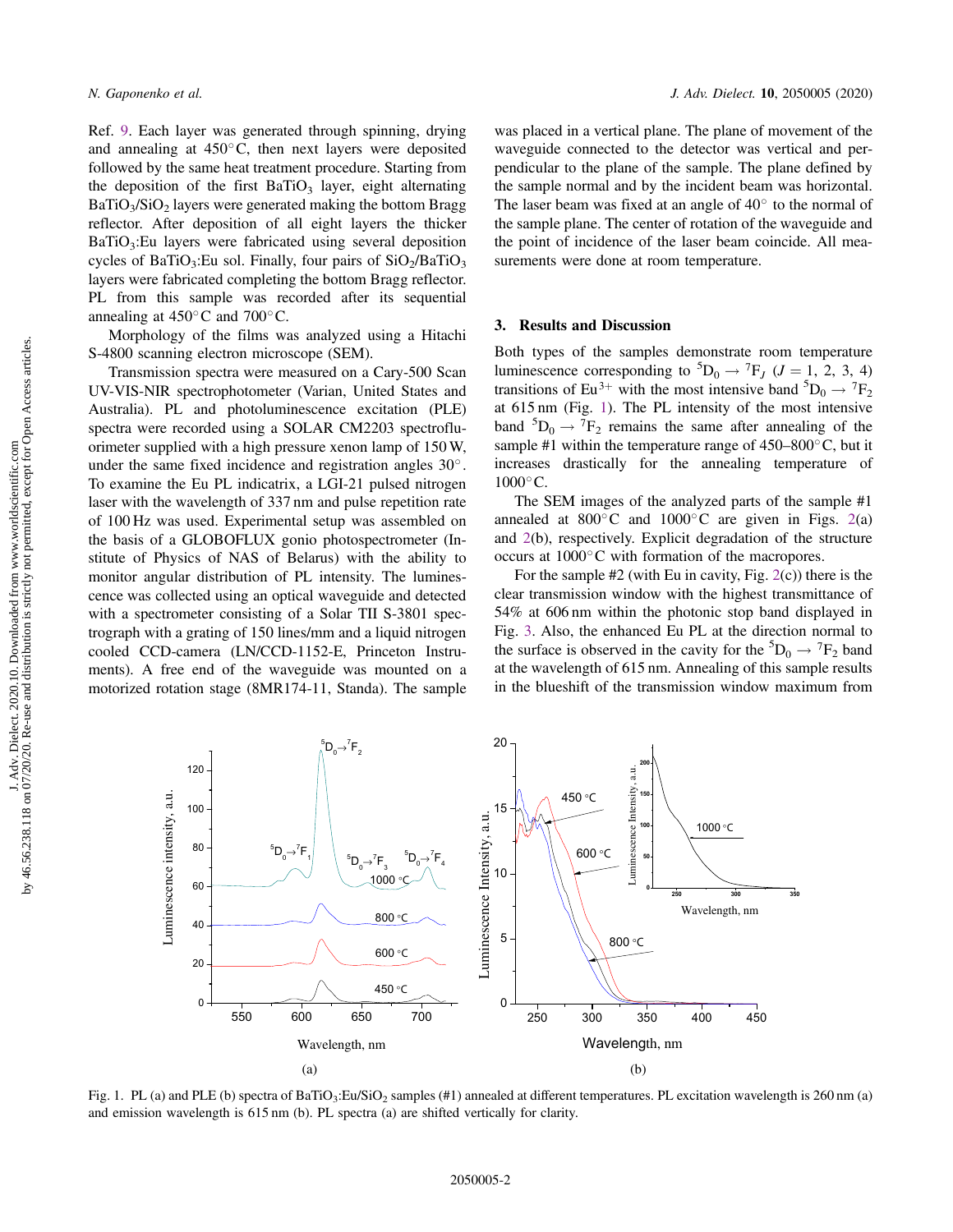<span id="page-2-0"></span>



(c)  $450^{\circ}$  C

Fig. 2. Typical SEM images of the multilayer BaTiO<sub>3</sub>/SiO<sub>2</sub> structures: BaTiO<sub>3</sub>/SiO<sub>2</sub> Bragg mirror where each BaTiO<sub>3</sub> layer was doped with Eu (sample #1) after annealing at 800 $^{\circ}$ C (a) and 1000 $^{\circ}$ C (b); Eu in BaTiO<sub>3</sub> cavity surrounded with SiO<sub>2</sub>/BaTiO<sub>3</sub> Bragg mirrors (sample #2) after annealing at  $450^{\circ}$ C (c).

606 to 597 nm along with reduction of transmittance in maximum down to 39%. The blueshift results in significant modification of the luminescence indicatrix. There are the decrease of PL intensity in the direction normal to the surface  $(90^{\circ})$  and appearance of the additional emission at the angle of  $135^{\circ}$  (Fig. 4). We attribute the observed influence of the annealing temperature on the PL indicatrices to redistribution of the density of photonic states in the BaTiO<sub>3</sub>: Eu cavity confined with the  $SiO<sub>2</sub>/BaTiO<sub>3</sub>$  Bragg mirrors."



Fig. 3. Transmission spectra at direction along the normal to the surface of the sample  $#2$  (Eu in BaTiO<sub>3</sub> cavity) after annealing at 450○C and 700○C.



Fig. 4. Luminescence indicatrices of the sample  $#2$  (Eu in BaTiO<sub>3</sub> cavity) after annealing at 450○C and 700○C. The registration angle 90° corresponds to horizontal direction along the sample normal, passing through the point of incidence of the laser beam.

### 4. Conclusion

In conclusion, we demonstrated the influence of the annealing temperature on optical properties of two types of  $BaTiO<sub>3</sub>/SiO<sub>2</sub>$ multilayer structure with Eu-doped BaTiO<sub>3</sub> layer. The BaTiO<sub>3</sub>: Eu cavity structure surrounded with  $BaTiO<sub>3</sub>/SiO<sub>2</sub>$  Bragg mirrors fabricated at 450°C reveals the enhanced PL at the direction normal to the surface, but after annealing at  $700^{\circ}$ C the angular redistribution of the PL intensity occurs because of 9 nm blueshift of the transmission window. Further work is needed to find softer heat treatment conditions for tuning the photonic band gap position and luminescence spectra of lanthanides from BaTiO<sub>3</sub>/SiO<sub>2</sub> multilayer structures. An improvement of